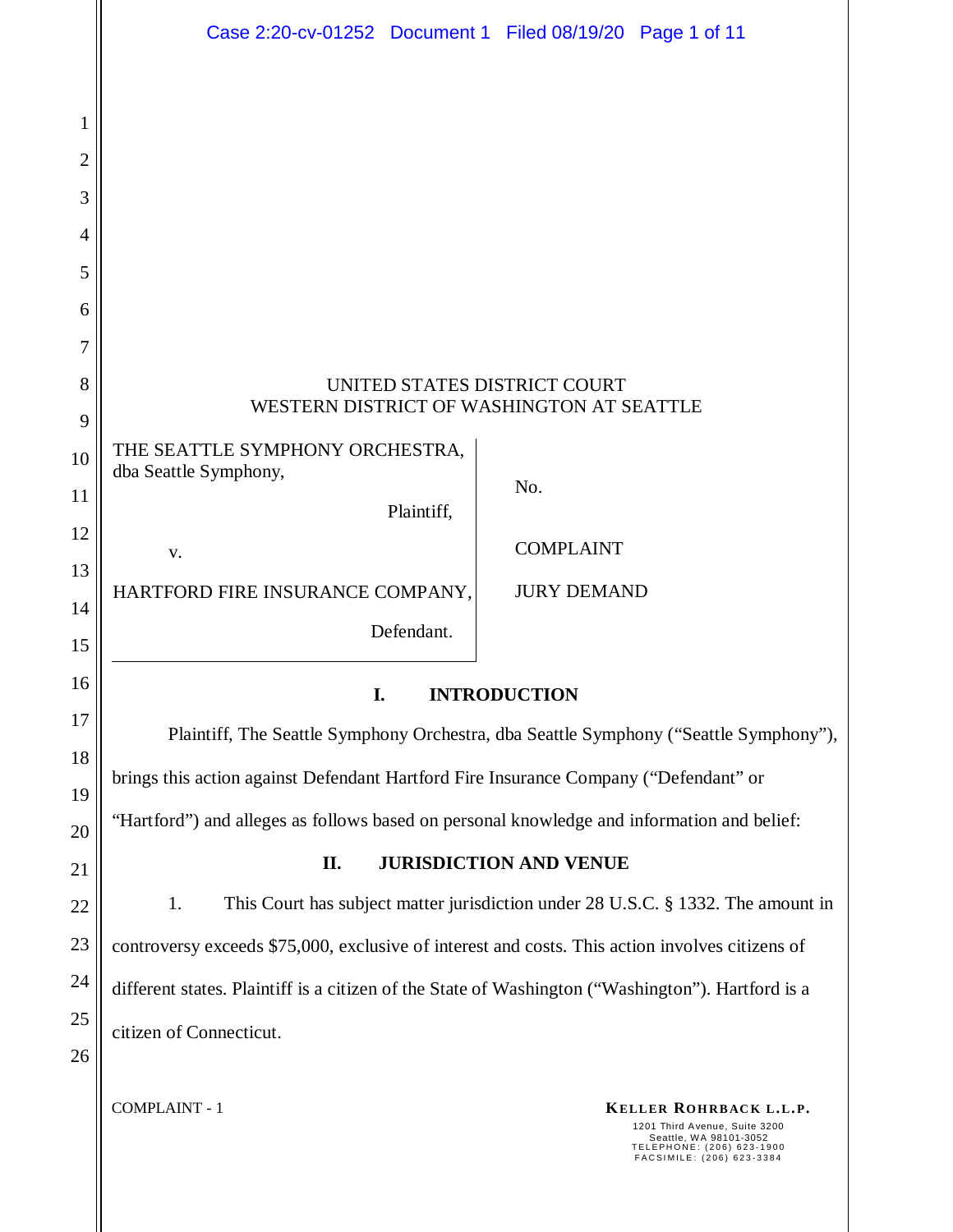2. This Court has personal jurisdiction over Defendant because Defendant is an authorized foreign insurer in Washington, has appointed the Washington Insurance Commissioner as its agent for service of process under RCW 48.05.200, has sufficient minimum contacts in Washington, and otherwise intentionally avails itself of the markets within Washington through its business activities, such that the exercise of personal jurisdiction by this Court is proper. Moreover, jurisdiction exists because Plaintiff's claims arise out of and directly relate to Defendant's contacts with Washington.

3. Venue is proper in this District pursuant to 28 U.S.C. § 1391(b)(3) because the Court has personal jurisdiction over Defendant, a substantial portion of the alleged wrongdoing occurred in this District and Washington, and Defendant has sufficient contacts with this District and Washington.

4. Venue is proper in the Western District of Washington pursuant to 28 U.S.C. § 1391(b)(2) because a substantial part of the events or omissions giving rise to the claims at issue in this Complaint arose in this District, and the property that is the subject of this action is situated in this District. This action is therefore appropriately filed in the Seattle Division of the United States District Court for the Western District of Washington.

# **III. PARTIES**

5. Plaintiff Seattle Symphony is a Washington-incorporated 501(c)(3) non-profit, and an internationally acclaimed orchestra, that operates and performs in Benaroya Hall in the heart of downtown Seattle. It is internationally recognized for its extraordinary performances, programming, recordings, and community engagement.

1

2

3

4

5

6

7

8

**KELLER ROHRBACK L.L.P. KELLER ROHRBACK L.L.P.**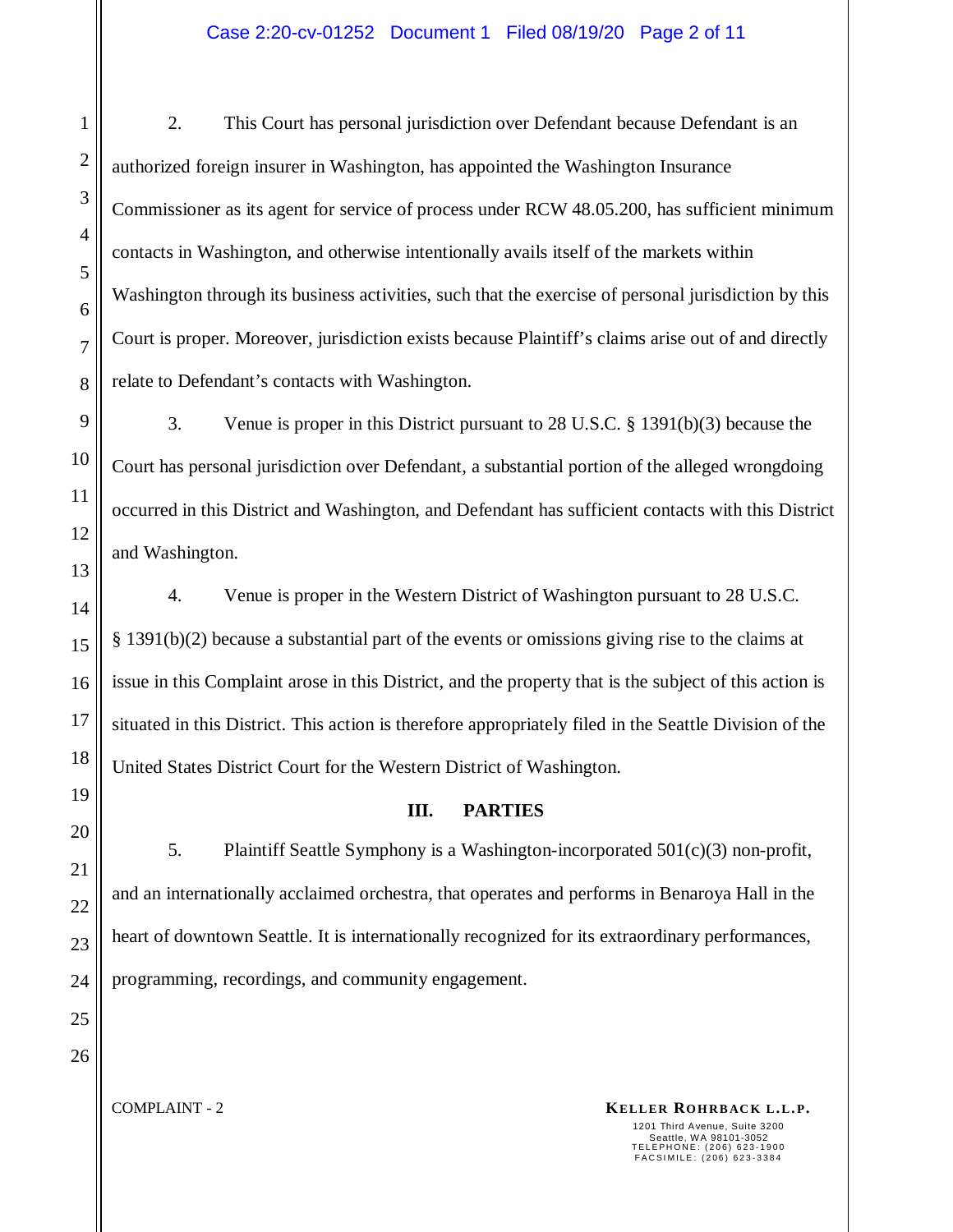6. Defendant Hartford Fire Insurance Company is an insurance carrier incorporated and domiciled in the State of Connecticut with its principal place of business in Hartford, Connecticut.

7. Defendant Hartford is authorized to write, sell, and issue business insurance policies in Washington. Defendant conducted business within Washington by selling and issuing business insurance policies to policyholders, including Plaintiff.

8. Defendant is vicariously liable for the acts and omission of its employees and agents, including any outside person or entity to whom it assigned claims-handling or investigative responsibilities.

# **IV. NATURE OF THE CASE**

9. This lawsuit is filed to ensure that Plaintiff receives the insurance benefits to which it is entitled and for which it paid.

10. In a typical year, the Seattle Symphony performs from September through July in Benaroya Hall, a world class performing arts venue that includes three performance spaces, numerous shared practice rooms, a parking garage, and a corridor typically open to the public along Third Avenue, known as the "Boeing Company Gallery."

11. At capacity, Benaroya's main performance venues accommodate 3,000 people in its theaters and over 100 musicians on stage.

12. Defendant Hartford issued one or more insurance policies to Seattle Symphony, including Special Multi-Flex Business Insurance Policy, Property Choice Coverage Part, Property Choice – Special Business Income Coverage Form (Business Interruption), and Property Choice Special Business Income – Additional Coverages, and all related endorsements,

#### **KELLER ROHRBACK L.L.P. KELLER ROHRBACK L.L.P.**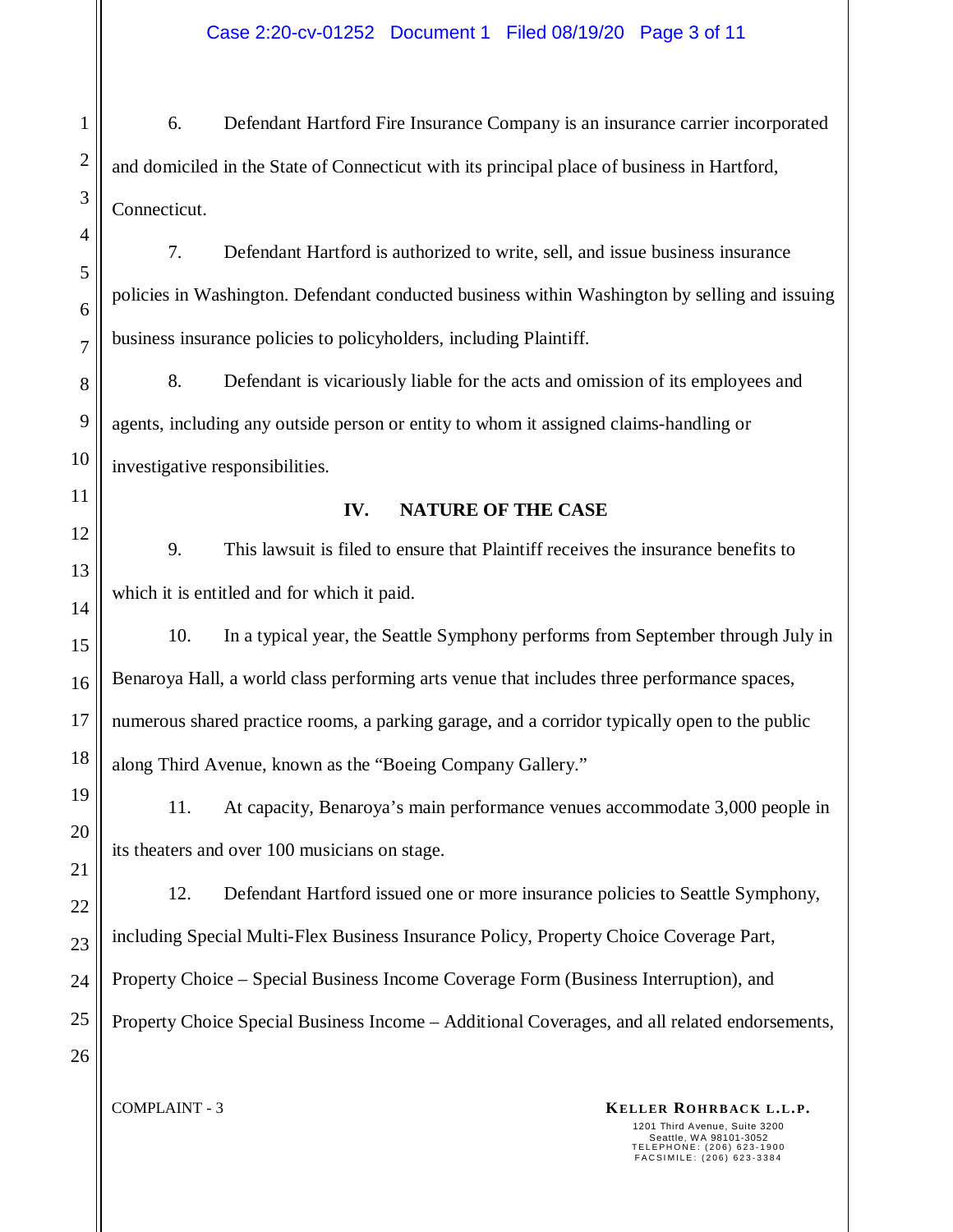## Case 2:20-cv-01252 Document 1 Filed 08/19/20 Page 4 of 11

insuring Seattle Symphony's property and business and other coverages, with effective dates of September 1, 2019 to September 1, 2020.

13. The Hartford Special Multi-Flex Business Insurance Policy issued to the Seattle Symphony (the "Policy" or the "Hartford Policy") does not include a virus exclusion applicable to this loss; and in fact, the existence of any virus exclusion is specifically deleted by endorsement.

14. The endorsement states as follows:

**PROPERTY CHOICE** 



THIS ENDORSEMENT CHANGES THE POLICY. PLEASE READ IT CAREFULLY.

# "FUNGUS", WET ROT, DRY ROT, BACTERIA AND VIRUS -**REMOVAL OF LIMITATIONS - WASHINGTON**

This endorsement modifies insurance provided under the following:

## PROPERTY CHOICE COVERAGE PART

The following applies to insured risks situated in the state of Washington:

- A. Applicable to the PROPERTY CHOICE COVERAGE FORM:
	- 1. Additional Coverage "Fungus", Wet Rot, Dry Rot, Bacteria and Virus Limited Coverage is deleted.
	- 2. Additional Coverage Ordinace or Law Ordinance or Law Exclusions (3) (a) and (b) as respects "Fungus", Wet Rot, Dry Rot, Bacteria and Virus do not apply.
- B. Applicable to the PROPERTY CHOICE COVERED CAUSES OF LOSS AND EXCLUSIONS FORM: Specific Exclusion - "Fungus", Wet Rot, Dry Rot, Bacteria or Virus is deleted.
- C. Applicable to any Business Interruption Form:
	- 1. Additional Coverage "Fungus", Wet Rot, Dry Rot, Bacteria and Virus Limited Coverage is deleted.
	- 2. Additional Coverage Ordinance or Law Increased Period of Restoration restrictions as respects "Fungus", Wet Rot, Dry Rot, Bacteria and Virus do not apply.
- D. Applicable to the MORTGAGEHOLDER'S ERRORS AND OMISSIONS COVERAGE FORM:
	- 1. EXCLUSION "Fungus", Wet Rot, Dry Rot, Bacteria or Virus is deleted.
		- 2. "Fungus", Wet Rot, Dry Rot, Bacteria and Virus Limited Coverage is deleted.

1

2

3

4

5

6

7

8

9

10

11

12

13

14

15

16

17

18

19

20

21

22

23

24

25

26

## **KELLER ROHRBACK L.L.P. KELLER ROHRBACK L.L.P.**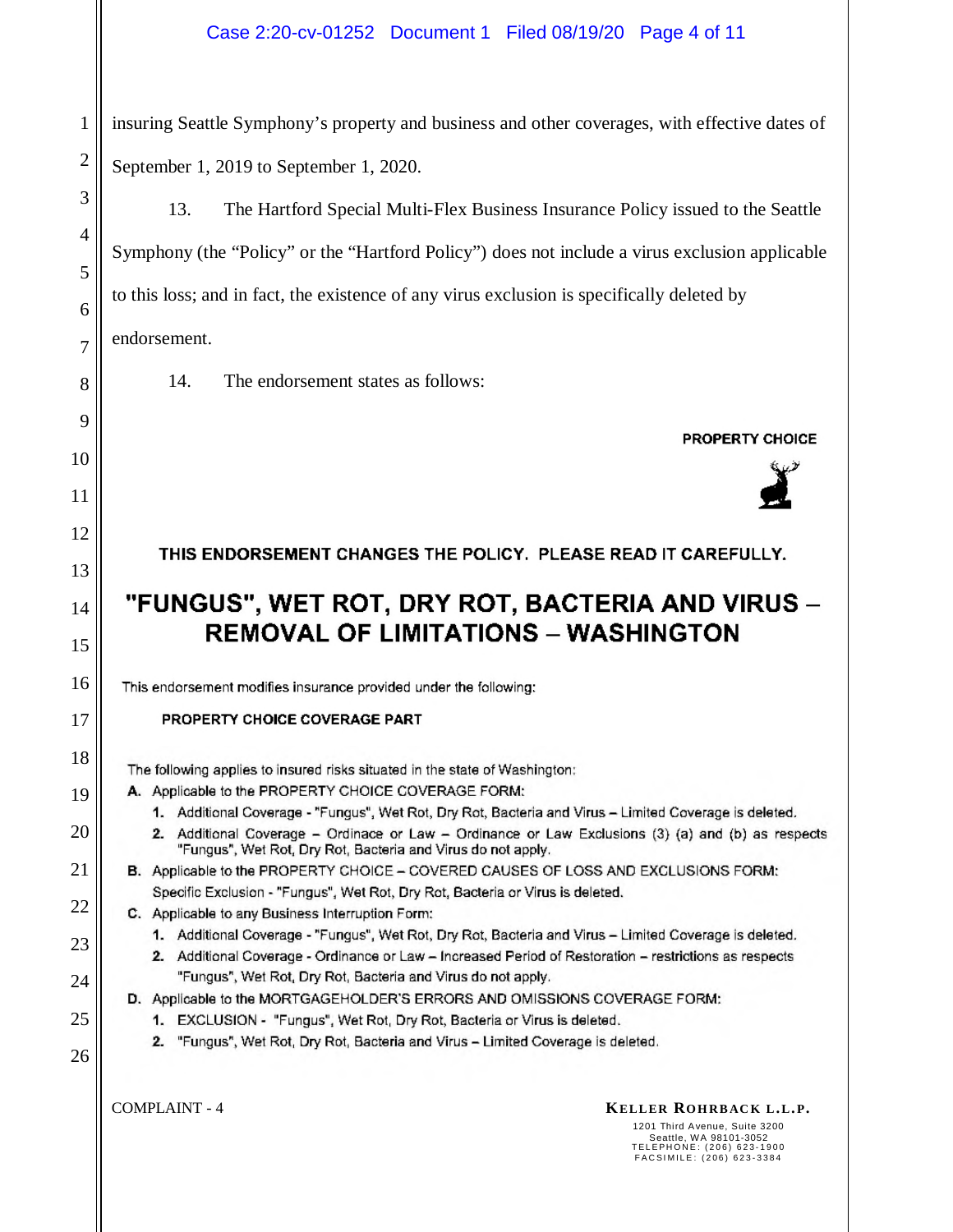15. Plaintiff's business property includes property owned and/or leased and/or used by Plaintiff for the specific purpose of performing arts and related business, including rental business.

16. Defendant's Policy issued to Plaintiff is an "all-risk" policy that provides broad property and business interruption coverage except where excluded.

17. Defendant's Policy issued to Plaintiff promises to pay Plaintiff for loss of business income and other benefits due to "direct physical loss of or physical damage to" covered property.

18. Defendant's Policy issued to Plaintiff includes Business Income Coverage, Extra Expense Coverage, Extended Business Income Coverage, Civil Authority Coverage, and Ingress and Egress Coverage, among other applicable coverages. By this action, Plaintiff seeks all benefits due and payable under the Policy.

19. Plaintiff paid all premiums for the coverage when due.

20. On or about January 2020, the United States of America saw its first cases of persons infected by COVID-19, which has been designated a worldwide pandemic.

21. COVID-19 remains stable and transmittable in aerosols for up to three hours and up to two or three days on certain surfaces. Persons infected with COVID-19 can be asymptomatic. COVID-19 is spread by breathing, talking, singing, and touching shared or common objects or surfaces. Guidance issued by the United States Centers for Disease Control and Prevention ("CDC") recommends avoiding indoor activities, avoiding crowded and congested areas, limiting contact with commonly touched surfaces in public venues, selecting seating based on the ability to maintain six feet of space from people outside your household,

1

2

3

4

5

6

7

8

9

10

11

12

13

14

15

16

17

18

19

20

21

22

23

24

25

26

#### **KELLER ROHRBACK L.L.P. KELLER ROHRBACK L.L.P.**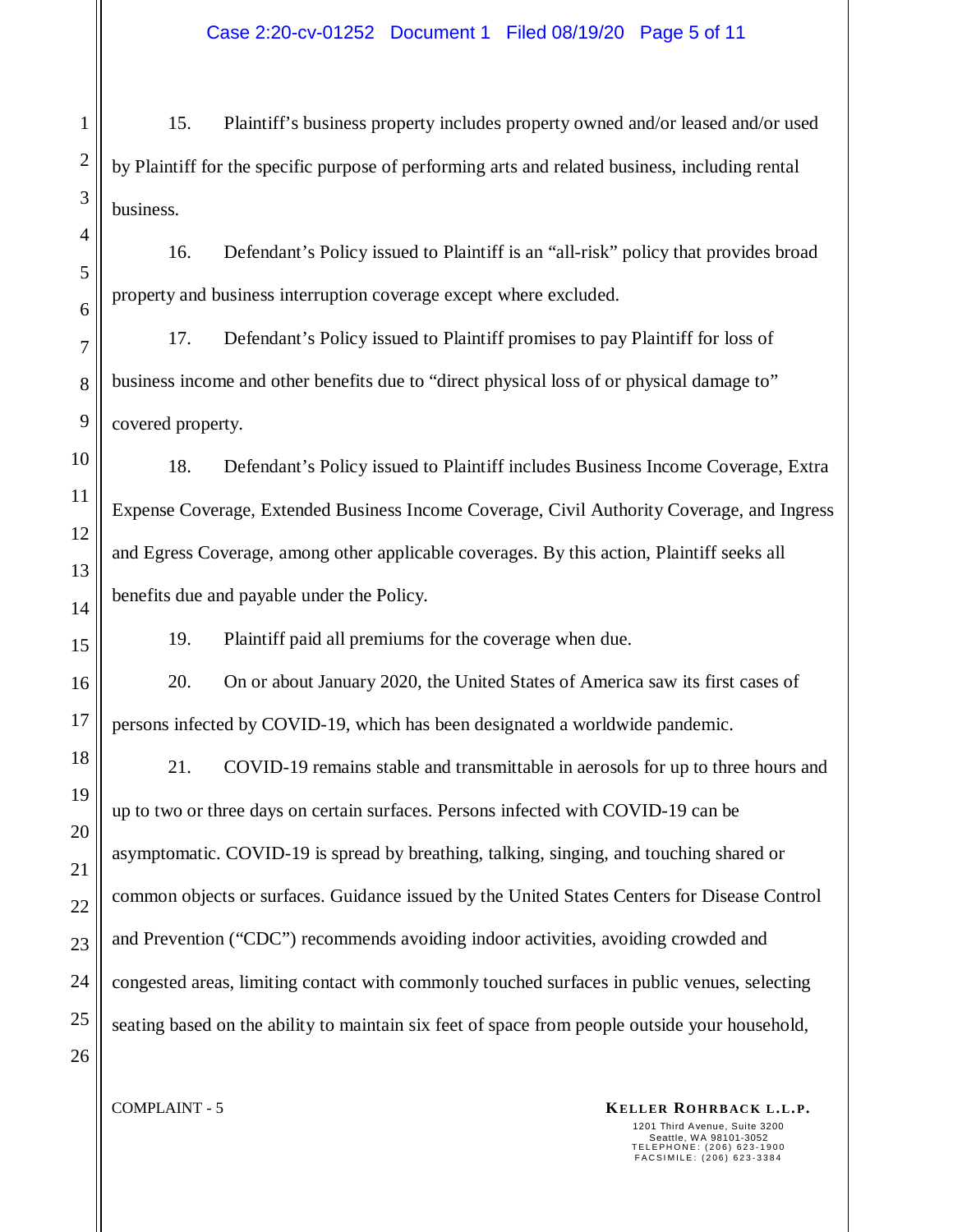and otherwise maintaining social distance of at least six feet between people, to slow or stop the spread of COVID-19.<sup>1</sup>

22. The CDC urges persons to "[b]e particularly mindful in areas where it may be harder to keep [six feet of] distance, such as check-in areas, parking lots, and routes of entry and exit."2

23. On February 29, 2020, Washington Governor Jay Inslee issued Proclamation 20- 05, declaring a State of Emergency for all counties in Washington as the result of the COVID-19 outbreak. Thereafter, he issued a series of certain proclamations and orders affecting many persons and businesses in Washington, whether infected with COVID-19 or not, requiring certain public health precautions.

24. On March 11, 2020, Governor Inslee issued Proclamation 20-07 that states that "to help preserve and maintain life, health, property or the public peace," all gatherings of 250 people or more for social, spiritual and recreational activities, including concerts and similar activities, were prohibited.<sup>3</sup>

25. On March 16, 2020, Governor Inslee issued Proclamation 20-13.

26. Proclamation 20-13 states that "the COVID-19 disease has and continues to spread quickly across the state of Washington, beyond the original community outbreaks in King, Pierce, and Snohomish counties."<sup>4</sup>

**KELLER ROHRBACK L.L.P. KELLER ROHRBACK L.L.P.** 4 Proclamation 20-13 of Washington Gov. Jay Inslee, *Statewide Limits: Food and Beverage Services, Areas of Congregation* at p. 1 (Mar. 16, 2020), https://www.governor.wa.gov/sites/default/files/proclamations/ 20- 13%20Coronavirus%20Restaurants-Bars%20%28tmp%29.pdf.

1

1201 Third Avenue, Suite 3200 Seattle, WA 98101-3052 T E L E P H O N E : ( 2 0 6 ) 6 2 3 - 1 9 0 0 FAC SIMILE: (206) 623-3384

<sup>&</sup>lt;sup>1</sup> See Coronavirus Disease 2019 (COVID-19): Personal and Social Activities, CDC (updated July 30, 2020), https://www.cdc.gov/coronavirus/2019-ncov/daily-life-coping/personal-social-activities.html. 2 *Id.*

 $3$  Proclamation 20-07 of Washington Gov. Jay Inslee (Mar. 11, 2020) at p. 2, https://www.governor.wa.gov/sites/ default/files/proclamations/20-07%20Coronavirus%20%28tmp%29.pdf.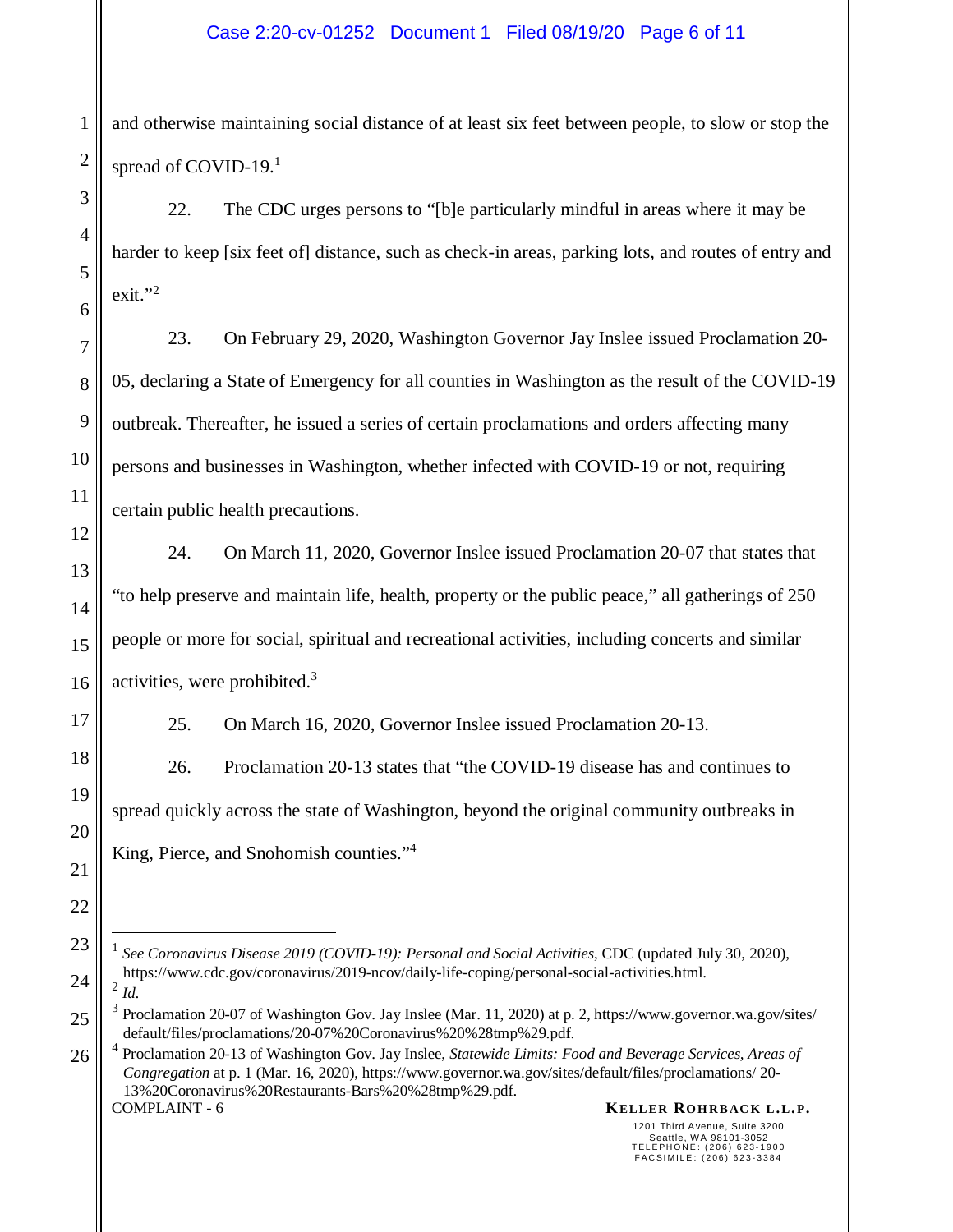27. Proclamation 20-13 prohibits "any number of people from gathering in any public venue in which people congregate for purposes of public entertainment."<sup>5</sup> The proclamation further prohibits "the operation of public venues in which people congregate for entertainment, social or recreational purposes, . . . and other similar venues, which prohibition shall remain in effect until midnight on March 31, 2020, unless extended beyond that date . . . . "<sup>6</sup>

28. Proclamation 20-13 states that one of the reasons for its restrictions is that "the worldwide COVID-19 pandemic and its progression in Washington State continues to threaten the life and health of our people as well as the economy of Washington State, and remains a public disaster affecting life, health, property, or the public peace  $\dots$ ."

29. On information and belief, Proclamation 20-07 and 20-13 refer to property damage throughout Washington, including in King County where Plaintiff's business is located.

30. On March 23, 2020, Governor Inslee issued Proclamation 20-25, "Stay Home-Stay Healthy." The proclamation, which amends Proclamation 20-05, requires that "[a]ll people in Washington State [] immediately cease leaving their home or place of residence except: (1) to conduct or participate in essential activities, and/or (2) for employment in essential business activities."<sup>8</sup> The proclamation prohibits "all non-essential businesses in Washington State from conducting business, within the limitations provided herein."<sup>9</sup>

31. Governor Inslee's Proclamations and Orders related to COVID-19 have been extended and modified from time to time.

9 *Id.* at p. 2.

## **KELLER ROHRBACK L.L.P. KELLER ROHRBACK L.L.P.**

<sup>5</sup> *Id.* at p. 2.

<sup>6</sup> *Id.* at p. 3.

<sup>7</sup> *Id.* at p. 1.

<sup>8</sup> Proclamation 20-25 of Washington Gov. Jay Inslee, *Stay Home – Stay Healthy* at p. 3 (Mar. 23, 2020), https://www.governor.wa.gov/sites/default/files/proclamations/20-25%20Coronovirus%20Stay%20Safe-Stay%20Healthy%20%28tmp%29%20%28002%29.pdf.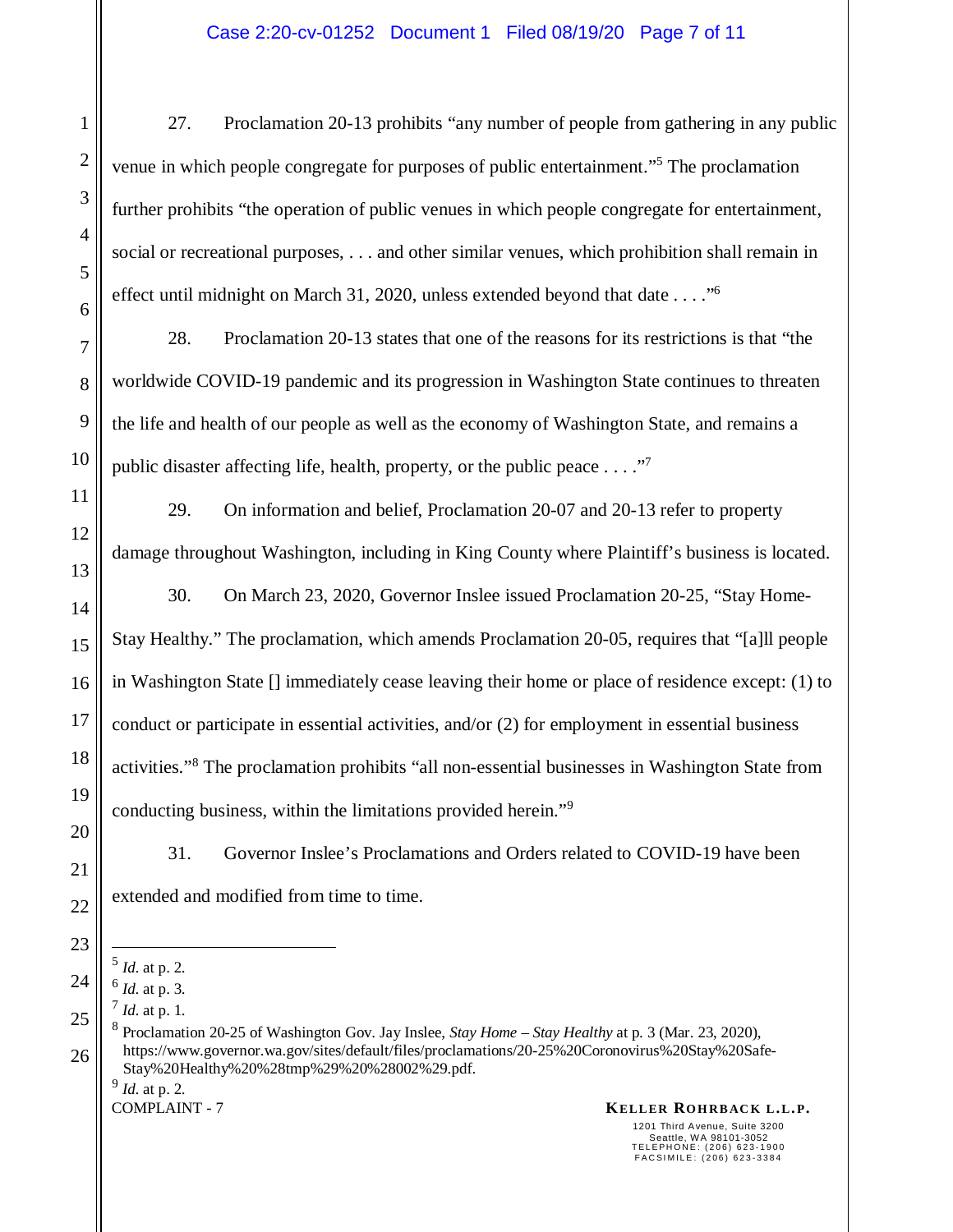32. By order of Governor Inslee, the Seattle Symphony and Benaroya Hall were prohibited from operating.

33. By order of Governor Inslee, the Seattle Symphony was prohibited from gathering or performing, and audience members were prohibited from attending any performances.

34. Due to Governor Inslee's order, beginning on or about March 11, 2020, Plaintiff was unable to use its physical business property at Benaroya Hall and other insured business property for their intended purposes.

35. Plaintiff's property has sustained direct physical loss and/or damage related to COVID-19, property damage related to COVID-19, and/or the proclamations and orders.

36. Plaintiff's property will continue to sustain direct physical loss or damage covered by the Hartford Policy, including but not limited to business interruption, extra expense, interruption by civil authority, and other expenses.

37. Plaintiff has incurred loss of business income and other covered losses due to direct physical loss of covered property at a Scheduled Location.

38. As a result of the above, Plaintiff has experienced and will experience loss covered by the Hartford Policy.

39. Plaintiff filed a claim with Defendant in March 2020 for its losses covered by the Hartford Policy.

40. Defendant denied coverage to Plaintiff by letter dated March 26, 2020.

41. Defendant's letter denying coverage to Plaintiff, stated in part:

The Business Income coverage does not apply to this loss, at a minimum, because there has been no physical loss or damage to property at a scheduled premises. You also have not shown that any suspension of your business operations has occurred due to a covered cause of loss.

## **KELLER ROHRBACK L.L.P. KELLER ROHRBACK L.L.P.**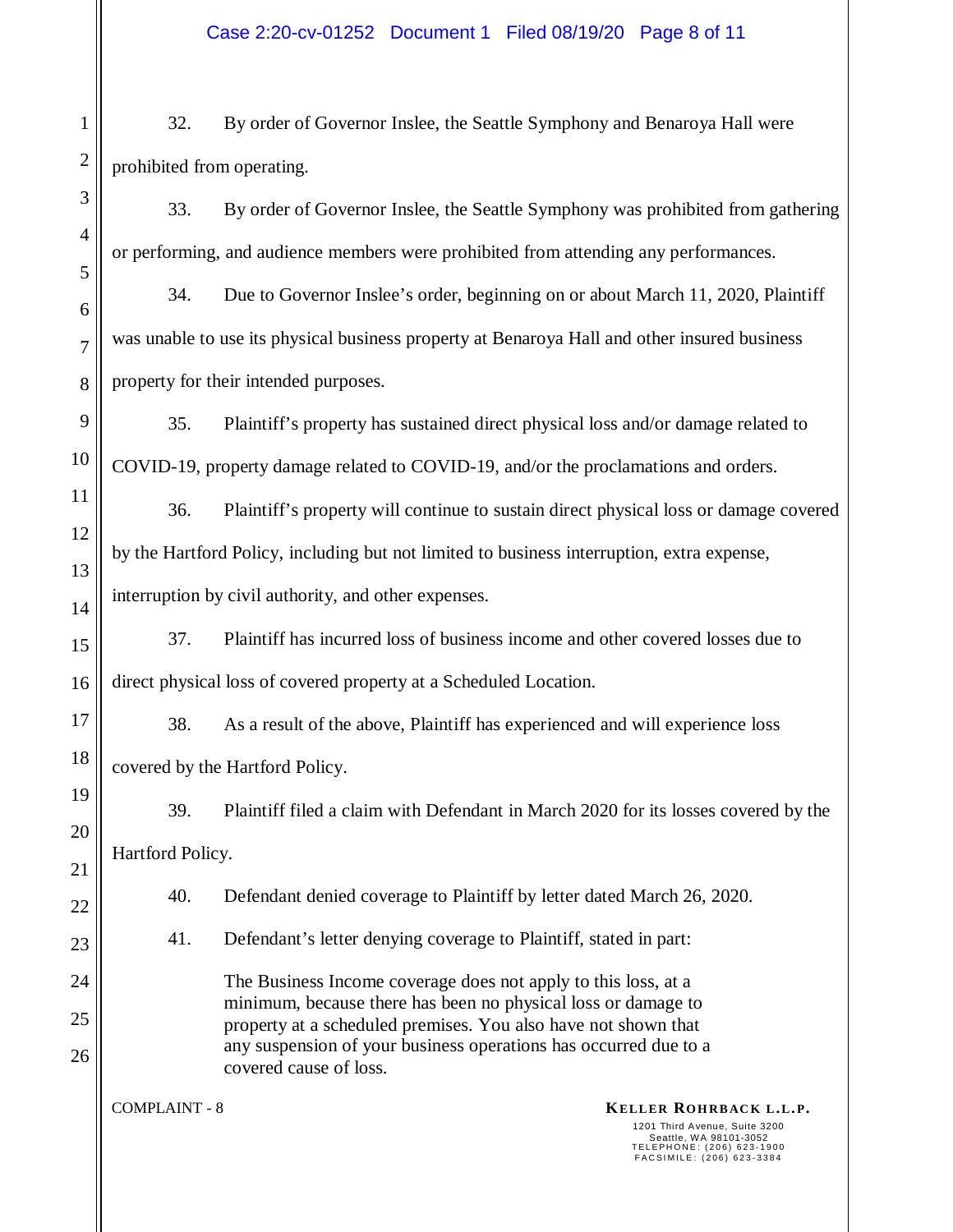42. This denial is incorrect and unreasonable under the circumstances. Hartford's denial failed to make reference to the specific Policy endorsement stipulating that exclusions for loss due to virus do not apply, and, as to "'FUNGUS', WET ROT, DRY ROT, BACTERIA AND VIRUS", providing for "REMOVAL OF LIMITATIONS" in Washington.<sup>10</sup> Hartford further failed to make a reasonable investigation of the circumstances of this Plaintiff and the particular venue in which it operates.

43. The average purchaser of insurance in Washington would understand that because any limitations in cases of virus were removed, the Seattle Symphony was expressly covered in cases of virus.

# **V. CAUSES OF ACTION**

# **Count One—Declaratory Judgment**

44. This is a cause of action for declaratory judgment pursuant to the Declaratory Judgment Act, codified at 28 U.S.C. § 2201.

45. Plaintiff seeks a declaratory judgment declaring that Plaintiff's losses and expenses resulting from the interruption of its business are covered by the Hartford Policy.

46. Plaintiff seeks a declaratory judgment declaring that Hartford is responsible for timely and fully paying all such claims.

47. Plaintiff seeks a declaratory judgment declaring that Hartford is obligated to pay Plaintiff's reasonable attorney fees and costs and disbursements in obtaining coverage.

# **Count Two—Breach of Contract**

<sup>10</sup> *See supra* ¶ 14.

**KELLER ROHRBACK L.L.P. KELLER ROHRBACK L.L.P.**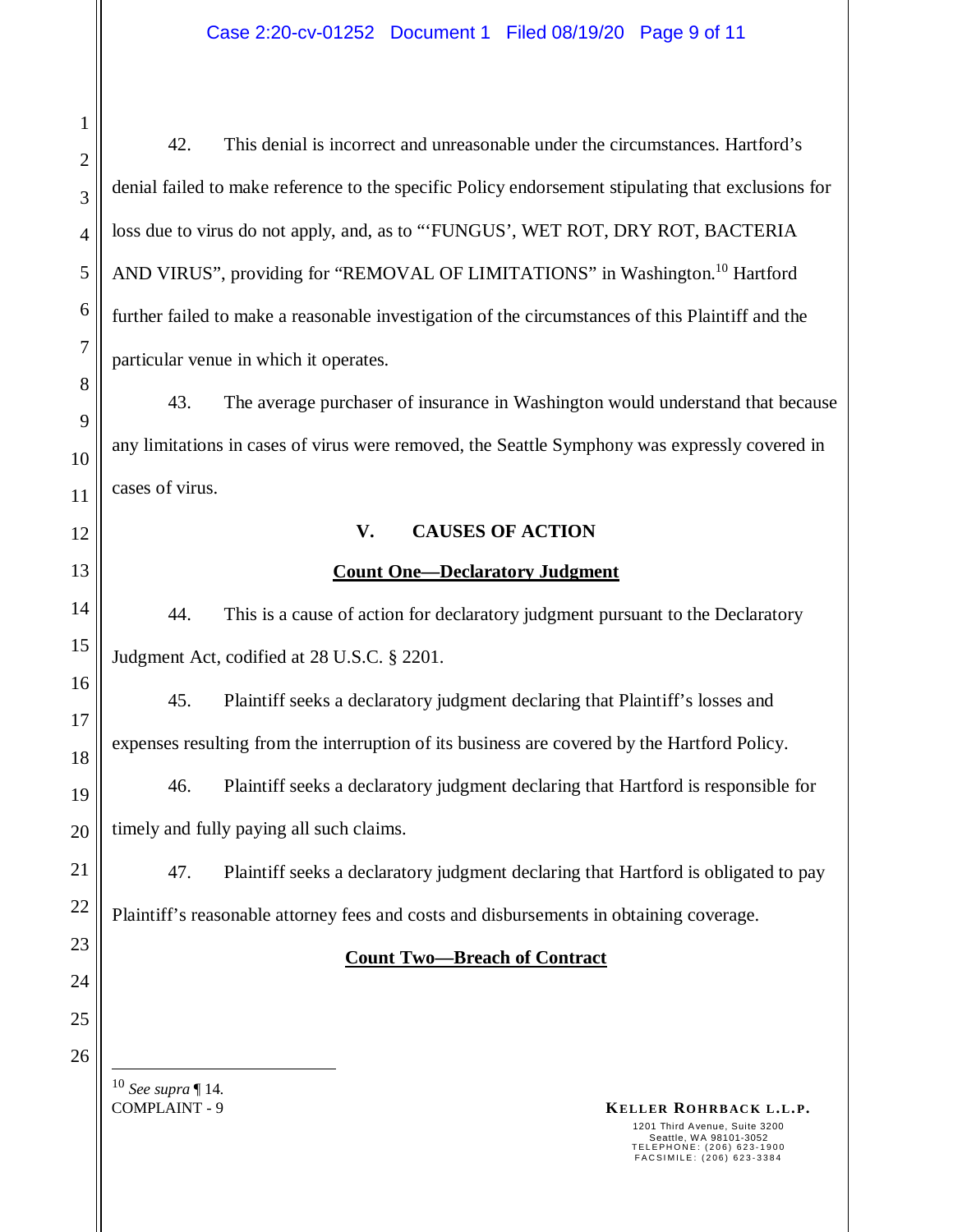**KELLER ROHRBACK L.L.P. KELLER ROHRBACK L.L.P.** 1201 Third Avenue, Suite 3200 Seattle, WA 98101-3052<br>TELEPHONE: (206) 623-1900<br>FACSIMILE: (206) 623-3384 1 2 3 4 5 6 7 8 9 10 11 12 13 14 15 16 17 18 19 20 21 22 23 24 25 26 48. The Hartford Policy is a contract under which Plaintiff paid premiums to Hartford in exchange for Hartford's promise to pay Plaintiff for all claims covered by the Hartford Policy. 49. Plaintiff has paid its insurance premiums. 50. Plaintiff contacted Defendant in March 2020 to ask whether Hartford would provide coverage for its losses. 51. Defendant responded telling Plaintiff that its claim was not covered. 52. Denying coverage for the claim is a breach of the insurance contract. 53. Plaintiff is harmed by the breach of the insurance contract by Hartford. **Reservation**  54. Plaintiff does not assert but reserves any and all claims under Washington's Insurance Fair Conduct Act, RCW 48.30.015, which may be asserted following the expiration of twenty (20) days or other agreed extended period pursuant to RCW 48.30.015(8). **VI. REQUEST FOR RELIEF**  1. A declaratory judgment that the Hartford Policy covers Plaintiff's losses and expenses resulting from the interruption of the Plaintiff's business related to COVID-19 and/or orders issued by Governor Inslee, and/or other authorities. 2. A declaratory judgment that the Defendant is responsible for timely and fully paying all such losses. 3. Damages. 4. Pre- and post-judgment interest at the highest allowable rate. 5. Reasonable attorneys' fees and costs. 6. Such further and other relief as the Court shall deem appropriate. Case 2:20-cv-01252 Document 1 Filed 08/19/20 Page 10 of 11